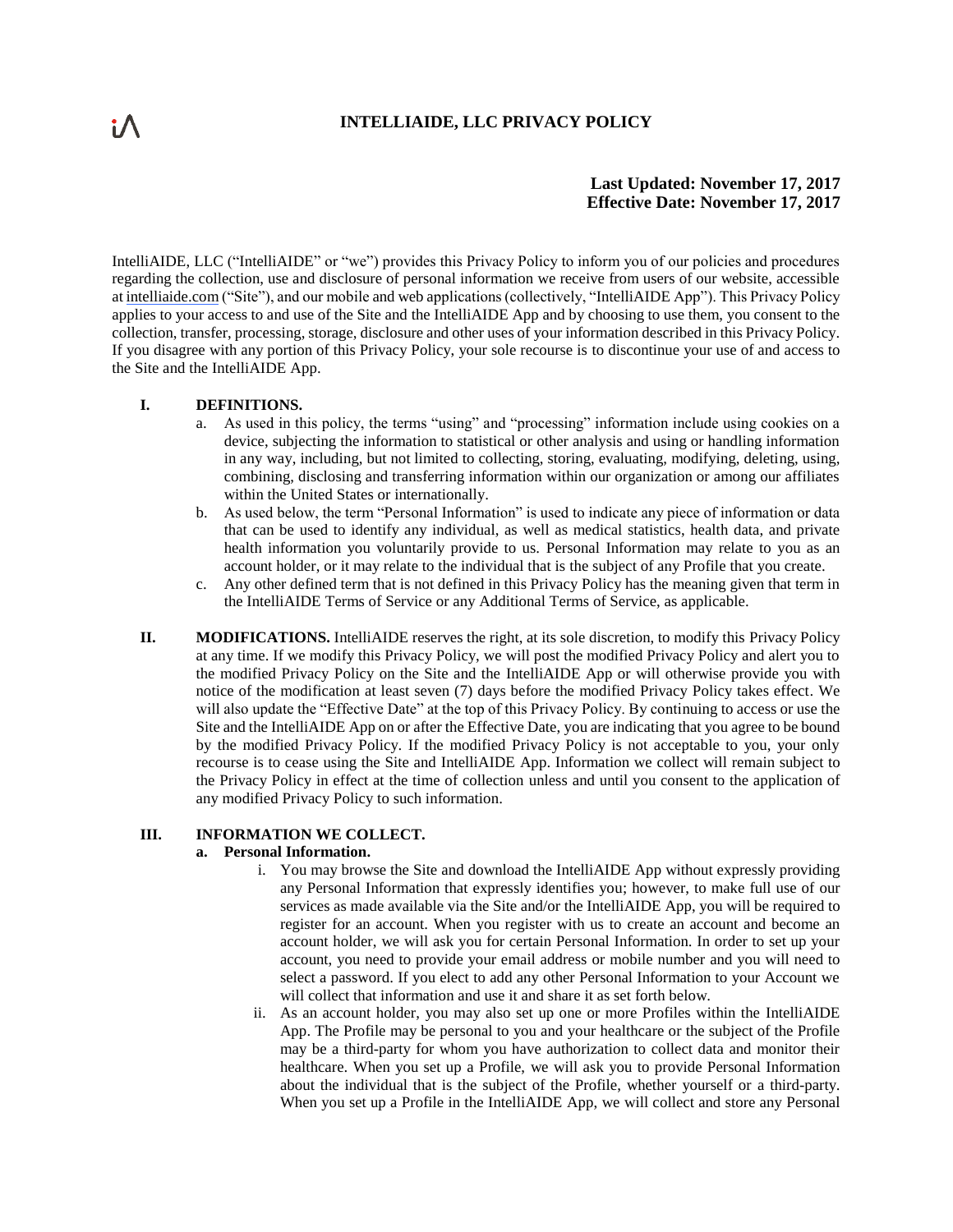Information that you may elect to provide to us as part of your Account Holder Content, which may include but is not limited to medication information, gender, date (or year) of birth, personal contacts, photographs and files, notes on your symptoms and other journal information, medical treatment instructions, and your doctor's contact information. In the event you set up a Profile that relates to someone other than yourself, you are solely responsible for ensuring that you have any and all consents and permissions to share that Personal Information with us and to use that information as part of the IntelliAIDE App.

- iii. You may provide us with Personal Information of a third-party, as contemplated by the IntelliAIDE Terms of Service, to access a Profile that you create. If you elect to invite any third-party to access a Profile connected to your account, we will ask you for such thirdparty's name and email address. We will send the third-party an email or text message inviting him or her to register for the IntelliAIDE App. The third-party may contact us at [support@intelliaide.com](mailto:support@carezone.com) to request that we remove this information from our database. We cannot control whether such third-party will elect to register for the IntelliAIDE App.
- b. **Non-Personal Information.** We also collect the following information any time you visit our Site or the IntelliAIDE App, as applicable. This information may not necessarily identify you, but if we have your Personal Information, or you otherwise set up an Account with us, we may link any of the below non-personal information with your Personal Information in our records:
	- i. *Browser Log Data.* When you visit the Site, whether as a Subscriber or a non-registered user just browsing the Site, our servers automatically record information that your browser sends whenever you visit a website ("Browser Log Data"). This Browser Log Data may include information such as your device's Internet Protocol ("IP") address, browser type, operating system or the webpage you were visiting before you came to our Site, pages of our Site that you visit, the time spent on those pages, access times and dates, and other statistics. We use this information to monitor and analyze use of the Site and for the Site's technical administration, to increase our Site's functionality and user-friendliness, and to better tailor it to our visitors' needs. For example, we use this information to verify that visitors to the Site meet the criteria required to process their requests. We do not treat Browser Log Data as Personal Information or use it in association with other Personal Information, though we may aggregate, analyze and evaluate such information for the same purposes as stated above regarding other Non-Identifying Information.
	- ii. *Cookies.* The Site uses "cookies" to collect information. A cookie is a small data file that we transfer to your device for record-keeping purposes. We use cookies for two purposes. First, we utilize persistent cookies to save your login information for future logins to the Site. Second, we utilize session ID cookies to enable certain features of the Site, to better understand how you interact with the Site and to monitor aggregate usage by users and web traffic routing on the Site. Unlike persistent cookies, session cookies are deleted from your device when you log off from the Site and then close your browser. You can instruct your browser, by changing its options, to stop accepting cookies or to prompt you before accepting a cookie from websites you visit. If you do not accept cookies, however, you may not be able to use all portions or functionalities of the Site.
	- iii. *App Usage Data*. When you use the IntelliAIDE App, whether as a Subscriber or a nonregistered user, our servers automatically record information that your mobile device sends whenever you use an Internet service. ("App Usage Data"). This App Usage Data may include information such as your device's IP address, device model and version, device identifier, operating system, time zone, name of your mobile operator or Internet Service Provider ("ISP"), application performance measurements, and error conditions. It may also include a record of when specific features of the IntelliAIDE App or IntelliAIDE Service are used. We use this information to monitor and analyze use of the IntelliAIDE App for its technical administration, to increase its functionality and user-friendliness, and to better tailor it to our subscribers' needs. For example, we use this information to measure the popularity of different features and to more effectively resolve customer issues. We may aggregate, analyze and evaluate such information for the same purposes as stated above regarding other Non-Identifying Information.
	- iv. *Location Information.* The App, with your consent, may access your location. IntelliAIDE will only access your location services while you are using the App. You may choose to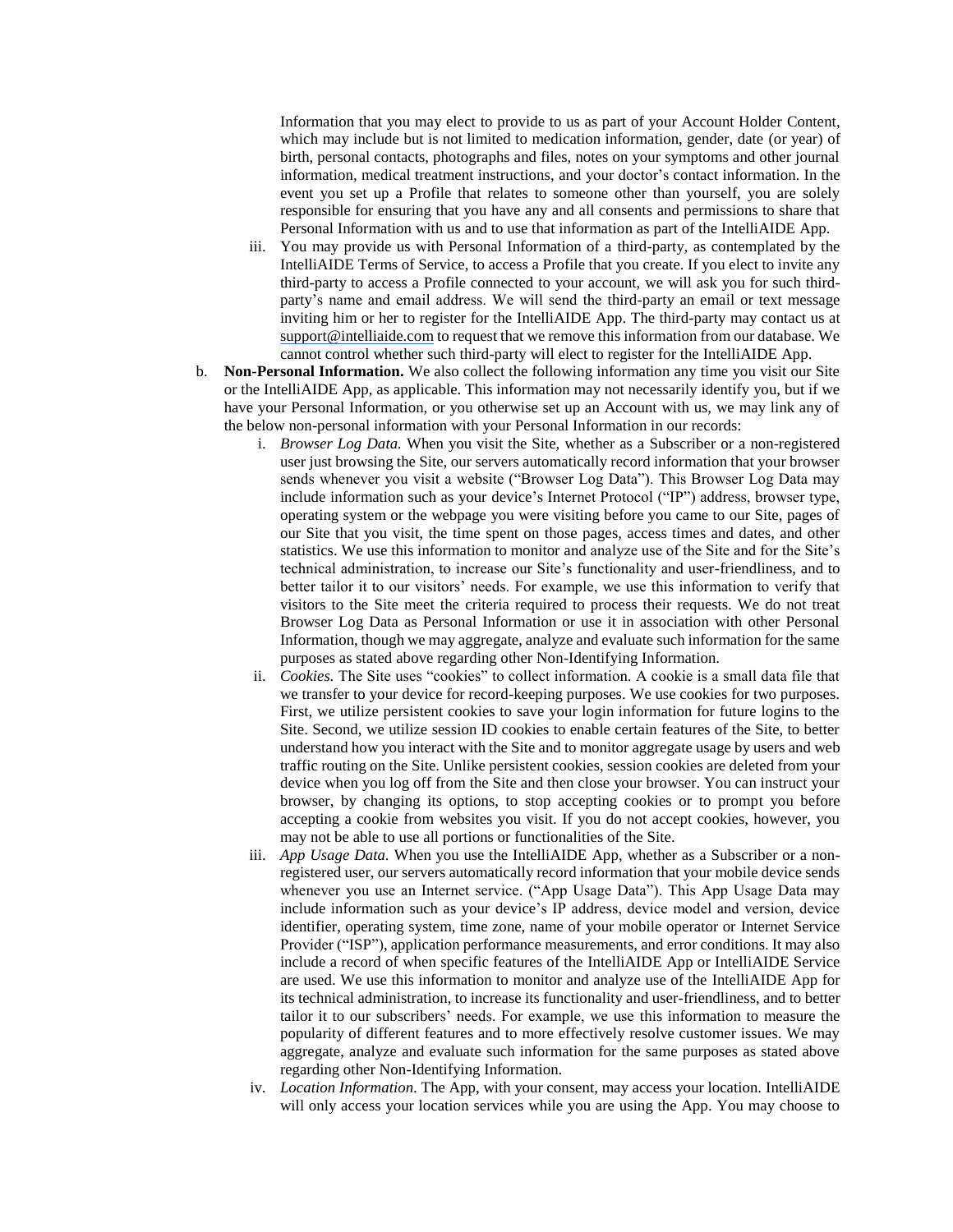allow IntelliAIDE to access your location by granting the App access to your device's location, when prompted by the App, or through your device's location services settings. IntelliAIDE uses the Google Places API(s) for location searches and as a result is using the Google Maps/Google Earth API(s). Pursuant to the Google Maps/Google Earth APIs Terms of Service, use of this location feature is also subject to the Google privacy policy, which can be found at [http://www.google.com/privacy.html,](http://www.google.com/privacy.html) and is incorporated with this reference.

## **IV. HOW WE USE YOUR INFORMATION**

- a. We may use information we collect about you to:
	- i. Administer your account;
	- ii. Provide you with access to particular tools and services;
	- iii. Respond to your inquiries and send you administrative communications;
	- iv. Obtain your feedback on our sites and our offerings;
	- v. Statistically analyze user behavior and activity;
	- vi. Provide you and people with similar demographic characteristics and interests with more relevant content and advertisements;
	- vii. Conduct research and measurement activities;
	- viii. Send you personalized emails or secure electronic messages pertaining to your health interests, including news, announcements, reminders and opportunities; or
	- ix. Send you relevant offers and informational materials on behalf of our sponsors pertaining to your health interests.
- b. We may combine Personal and Non-Personal Information collected about you, and may combine this information with information from external sources. Third parties may also use Non-Personal Information in order to display advertising that reflects the interests and preferences of our user community.
- c. We may contact you in various ways including, but not limited to, email, Inbox in the app, telephone, cell phone, and SMS/text messages.
- d. We may anonymously aggregate and combine all Personal Information that we receive through your Subscriber Accounts and your Profiles with the information of other Subscribers and Profiles. We use this anonymous information to attempt to provide you with a better experience, to improve the quality and value of our services and to analyze and understand how our Site and the IntelliAIDE App are used.
- e. Personal Information such as medical statistics, health data, and health information may be deidentified (meaning, removed of all personally identifiable information such as your name and specific contact information) and provided to third-parties for research and health data compilation purposes.

### **V. INFORMATION SHARING AND DISCLOSURE.**

- a. **Third-party Users.** In the event that a third-party user registers for access to the IntelliAIDE App pursuant to an invitation issued by your Account, we will provide them with access to all Profiles related to such Account. We cannot control how any third-party user may use or disclose or otherwise exploit any Personal Information or other Profile Content that you may elect to make available to such third-party. You expressly release IntelliAIDE from any responsibility and liability resulting from any third-party access to any Personal Information or Account Holder Content that you may permit. Which information, if any, you choose to provide and make available to third parties via the IntelliAIDE App should be carefully considered by you prior to disclosure. Do not disclose anything you wish to remain strictly private.
- b. **Other Third Parties.** If you elect to use or otherwise take advantage of some of the other thirdparty services that we may provide and make available to you, such as research, we will share certain of your information with such third-party and will disclose to you at the time what information would be necessary to share with such third-party.
- c. **Service Providers.** We will disclose Personal Information to the third-party service providers that we engage to assist us in making the Site, IntelliAIDE App and IntelliAIDE Services available. These service providers consist of our datacenter provider, storage provider, customer support system provider, email service providers, and software development contractors. These third parties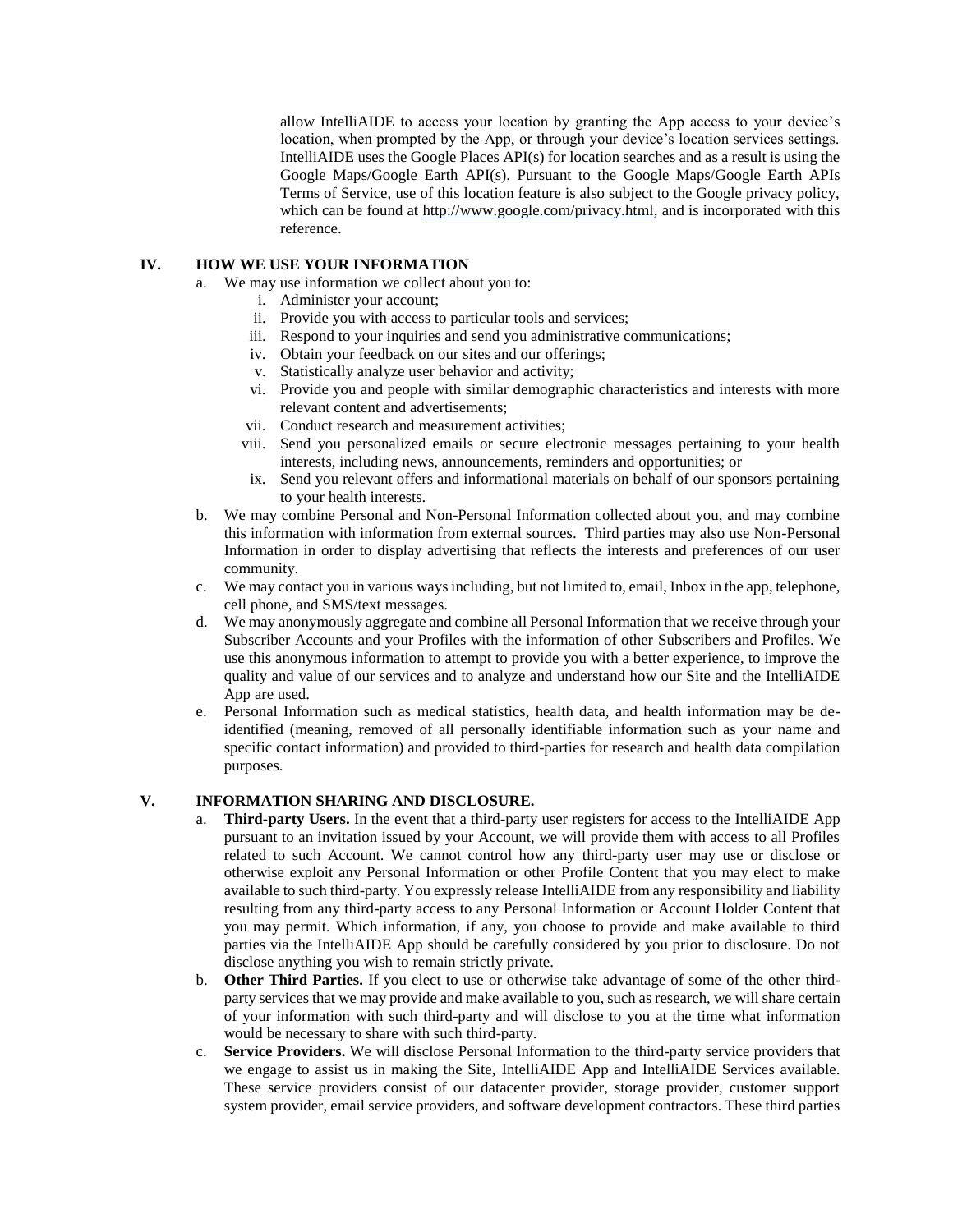have access to your Personal Information only to perform these tasks on our behalf and are obligated not to disclose or use it for any other purpose.

- d. **Compliance with Laws and Law Enforcement.** While IntelliAIDE maintains information regarding your health on your behalf, IntelliAIDE is not a covered entity under the Health Insurance Portability and Accountability Act (HIPAA). However, we take the protection of your private health information very seriously. In the event that we receive any subpoena or similar request from a court, government or law enforcement official, we will only disclose any Personal Information about you or other information in our custody or control as we, in our sole discretion, believe necessary or appropriate to respond to claims and legal process (including but not limited to subpoenas), to protect the property and rights of IntelliAIDE or a third-party, to protect the safety of the public or any person, or to prevent or stop activity we may consider to be, or to pose a risk of being, illegal, unethical or legally actionable activity. Given the sensitivity of the Personal Information within your Profiles, it is our policy to carefully review any such request for information in our systems and we will decline to comply with any such request in our discretion.
- e. **Business Transfers.** IntelliAIDE may sell, transfer or otherwise share some or all of its assets, including your Personal Information and related account, Profiles and Account Holder Content, in connection with a merger, acquisition, reorganization or sale of assets or in the event of bankruptcy.
- **VI. CHANGING OR DELETING YOUR INFORMATION.** All account holders may review, update, correct or delete their account information and any associated Personal Information or Account Holder Content by contacting us or by accessing the IntelliAIDE Platform. If you would like to close your Account or delete any Profile from your Account, please contact us at support@intelliaide.com. We will use commercially reasonable efforts to honor your request. We will retain an archived copy of your records as set forth below.
- **VII. DATA RETENTION.** We will retain the information you provide via our Site or the IntelliAIDE App for as long as your account is active or as needed to provide you with the IntelliAIDE Services. We will also retain and use the information you provide via our Site or IntelliAIDE App, as necessary to comply with our legal obligations, resolve disputes, and enforce our agreements. If you delete your Account or any Profile, any Personal Information associated with the same is moved out of our active databases, but will still be retained in our systems pursuant to our data backup and retention policies. If we sell your de-identified Personal Information in accordance with Section IV(e), such third-party purchasers may have different data retention policies and your de-identified Personal Information may be kept indefinitely by them.
- **VIII. DO NOT TRACK SIGNALS AND AD NETWORKS.** Our Site does not have the capability to respond to "Do Not Track" signals received from various web browsers.
- **IX. SECURITY HOW WE PROTECT YOUR DATA.** We use commercially standard data protection measures to protect your Personal Information. All communications between you and the Site, and between the App and the Site, are encrypted using the highest level encryption supported by your device. Data stored in the app and on the Site is encrypted at rest using industry-standard AES encryption. Our storage and servers are redundant, so if something fails we can recover quickly. In case of disaster, data is continuously backed up in off-site storage. Our application servers are on a private network, isolated from the Internet. We keep up-to-date with security patches for the software we use. In addition to protecting against external threats, we've adopted policies and procedures to avoid exposing your data even inside IntelliAIDE. Of course, we must comply with valid legal requests, such as a court order, but otherwise, we won't look at or disclose your data unless you tell us to or unless we sell de-identified data in accordance with Section IV(e). If you're having a problem that requires us to access your account, we will always ask first.
- **X. IDENTITY THEFT.** Identity theft is of great concern to IntelliAIDE. Safeguarding information to help protect you from identity theft is a top priority. We do not and will not, at any time, request your credit card information, your login information, or national identification numbers in a non-secure or unsolicited e-mail or telephone communication. For more information about identity theft, visit the Federal Trade Commission's website at [www.ftc.gov.](http://www.ftc.gov/)